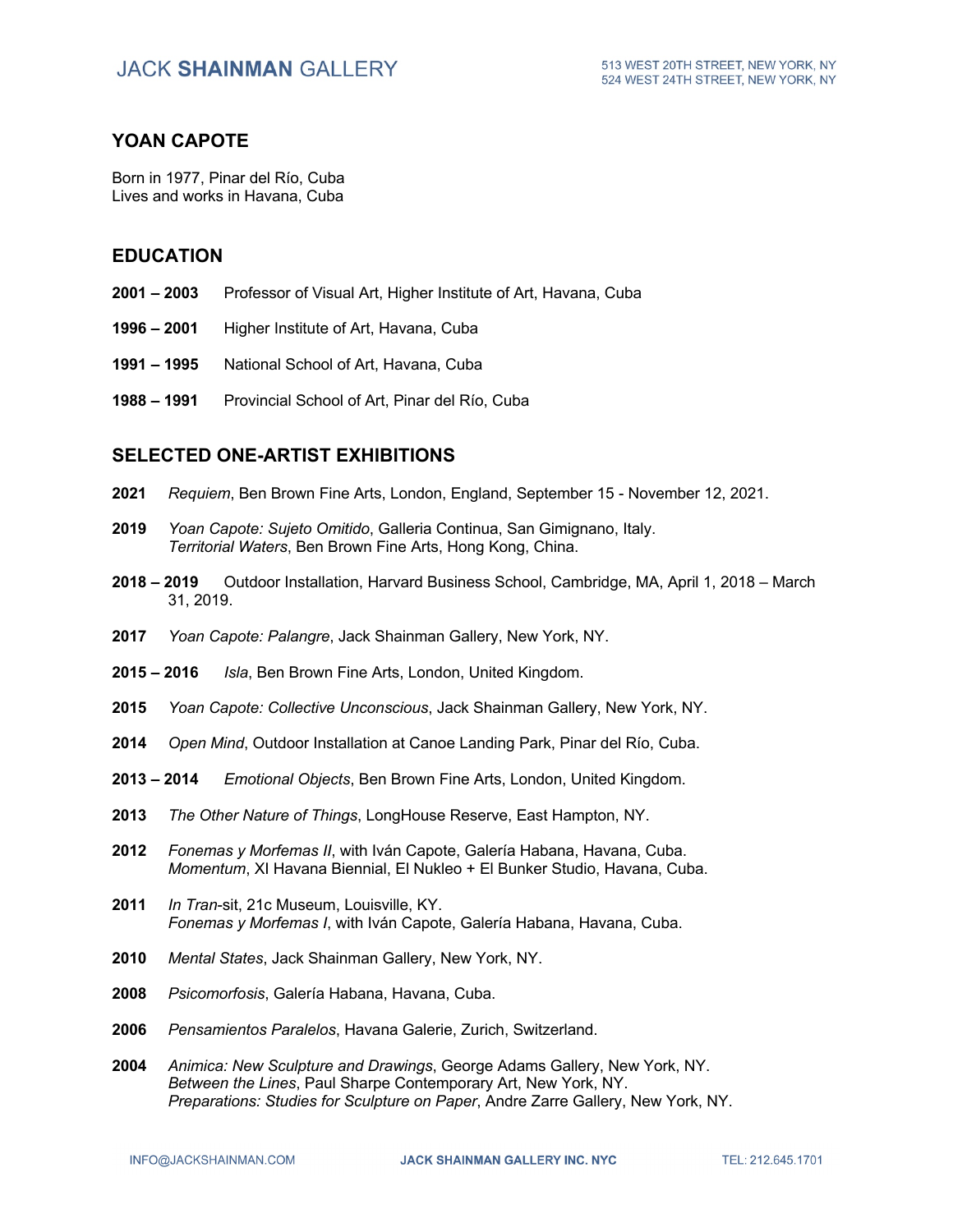- **2003** *Drawings and Projects*, Brownstone Foundation, Paris, France.
- **2001** *The Design of the Hybrid (El Diseño de lo Híbrido)*, Galería Habana, Havana, Cuba.
- **1999** *ULM*, Carmelo Gonzalez Gallery, Havana, Cuba.
- **1998** *Tracc Bakk Track*, 23 y 12 Gallery, Havana, Cuba.

# **SELECTED GROUP EXHIBITIONS**

- **2022** *On the Horizon: Contemporary Cuban Art from the Perez Museum*, Frist Art Museum, Nashville, TN, January 28 – May 1. 23rd Biennale of Sydney, Australia, March 12 – June 16
- **2020** *Liebesgrüße aus Havanna. Zeitgenössische kubanische Kunst im internationalen Kontext*, Kunstund Kulturstiftung Opelvillen Rüsselsheim, Berlin, Germany, February 9 – September 20.
- **2019** *King of the Hill*, Jack Shainman Gallery, New York, NY. *Landlord Colors: On Art, Economy, and Materiality*, Cranbrook Art Museum, Cranbrook Academy of Art, Bloomfield Hills, MI. *how the light gets in*, Herbert F. Johnson Museum of Art, Cornell University, Ithaca, NY. *Baggage Claims*, Frederick R. Weisman Art Museum, University of Minnesota, Minneapolis, MN.
- **2018 – 2019** *Parking on Pavement*, The School | Jack Shainman Gallery, Kinderhook, NY. *States of Mind, States of Being: Meditations on the Human Condition*, Jean-Noël Desmarais Pavilion, Montreal Museum of Fine Arts, Montreal, Canada.
- **2018 – 2022** *Arte Cubano*, Mid-America Arts Alliance + Center for Cuban Studies, Southeast Missouri State University, Cape Girardeau, MO, August 24 – November 2, 2018. Travels to: Krasl Art Center, St. Joseph, MI, November 30, 2018 – February 3, 2019; Western Kentucky University, Bowling Green, KY, March 9 – May 28, 2019; Queens College, Flushing, NY, October 1, 2019 – February 20, 2020; University of Arkansas – Little Rock, AR, August 7 – October 11, 2020; Las Cruces Museum of Art, Las Cruces, NM, November 5, 2020 – January 15, 2021; Refurbishment, Kansas City, MO, February 9 – April 21, 2021; Iowa State University, Ames, IA, August 24 – November 2, 2021. Continues at venues (TBD) through September 2022.
- **2017 – 2018** *Art x Cuba: Contemporary Perspectives Since 1989*, curated by Dr. Andreas Beitin and Tonel. Ludwig Forum für Internationale Kunst, Aachen, Germany. *Relational Undercurrents: Contemporary Art of the Caribbean Archipelago*, organized by *Pacific Standard Time: LA/LA* and The Getty, Museum of Latin American Art (MOLAA), Long Beach, CA. *On the Horizon: Contemporary Cuban Art from the Jorge M. Pérez Collection*, Pérez Art Museum Miami, FL. Travels to the Frist Art Museum in Nashville, TN in January of 2022.
- **2018** *Imagined Borders*, Gwangju Biennale, Gwangju, South Korea. *Ola Cuba!,* Lille 3000, La Gare Saint Sauveur, Lille, France.
- **2017** *Wrong Side of History*, Bullet Space (An Urban Artist Collaborative), New York, NY. *Adiós Utopia: Dreams and Deceptions in Cuban Art, 1950-2015*. Museum of Fine Arts Houston, TX, March 5 – May 29, 2017. Traveled to: Hirshhorn Museum, Washington, DC, June 29 – September 17, 2017; The Walker Art Center, Minneapolis, MN, November 12, 2017 – March 25, 2018; and the Pérez Art Museum, Miami, FL, May – September 2018. *Baggage Claims*, Ezra and Ceclie Zilkha Gallery, Wesleyan University, Middletown, CT.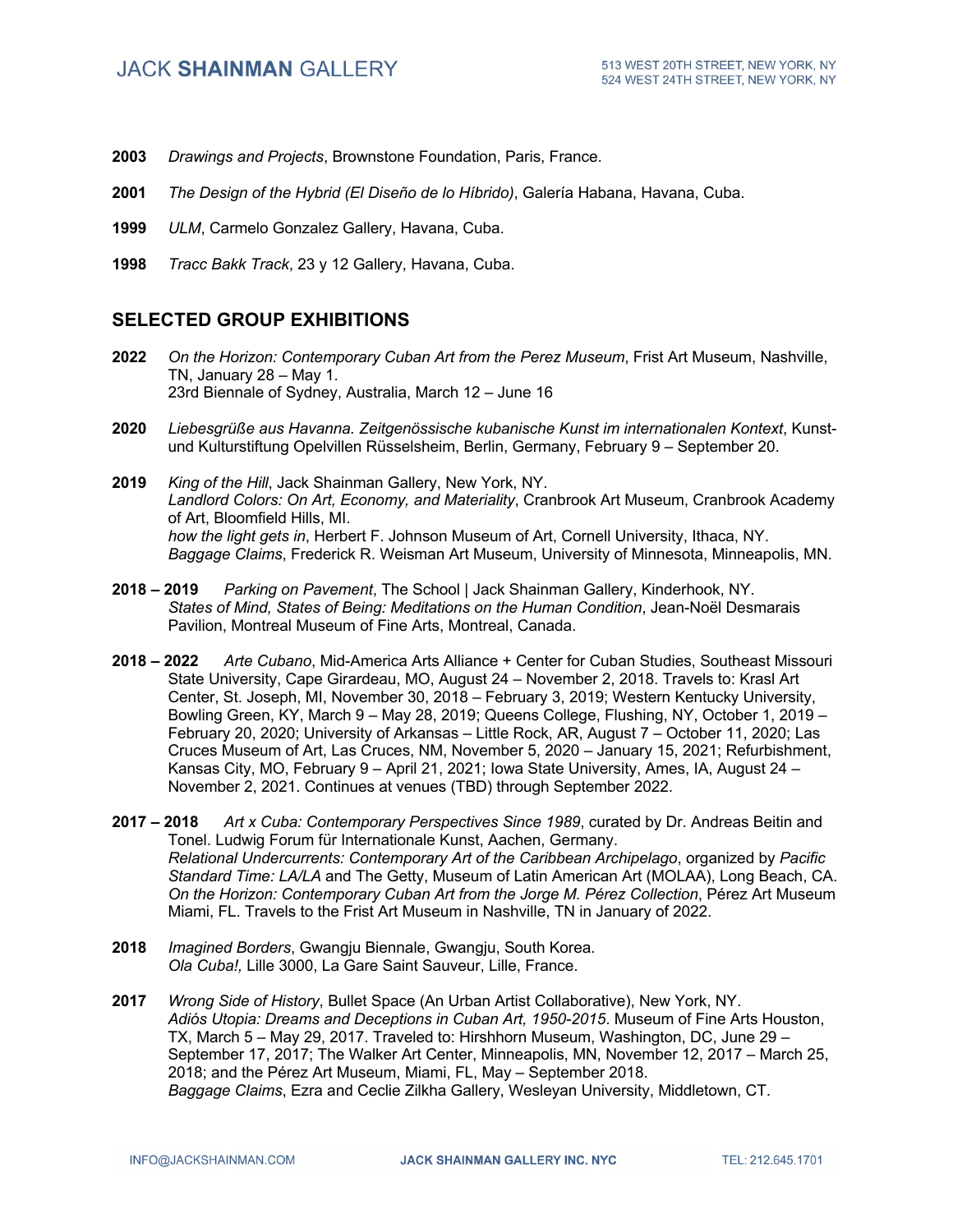*Home Room: A Multimedia Group Exhibition*, The School │ Jack Shainman Gallery, Kinderhook, NY.

*Overseas*, Halle 14, Leipzig, Germany.

- **2016 – 2017** *Complicated Beauty: Contemporary Cuban Art*, Tampa Museum of Art + Bronx Museum of the Arts, Tampa, FL.
- **2016** *Displacement: Symbols and Journey*, Cornell Fine Arts Museum, Rollins College, Winter Park, FL. *Cuba Libre*, Ludwig Museum Koblenz, Koblenz, Germany.
- **2015 – 2016** *When Artists Speak Truth…*, The 8th Floor, New York, NY. *Winter in America*, The School | Jack Shainman Gallery, Kinderhook, NY. *Contingent Beauty: Contemporary Art in Latin America*, Museum of Fine Arts Houston, TX.
- **2015** *Enhanced! Photographic Works from the Drapkin Collections with Contemporary Light-Based Media*, Contemporary Art Museum, University of South Florida, Tampa, FL. *Status Quo*, The School | Jack Shainman Gallery, Kinderhook, NY.
- **2014 – 2015** *Beyond the Classical: Imagining the Ideal Across Time*, National Academy Museum, New York, NY.
- **2014** Cuban America: An Empire State of Mind, Lehman College Art Gallery, Bronx, NY. Scotiabank Nuit Blanche, Toronto, Ontario, Canada. Mise En Scène, The School | Jack Shainman Gallery, Kinderhook, NY. Cuba Ficción y Fantasía, Casa Daros, Rio de Janeiro, Brazil.
- **2013 – 2014** Cuban Forever, Pizzuti Collection, Columbus, OH.
- **2013** *Permission to be Global (Practicas Globales: Latin American Art from Fontanals-Cisneros Art Foundation)*, Miami, FL.
- **2012** *11th Havana Biennial*, Havana, Cuba. *Fonemas y Morfemas II*, Galería Habana, Havana, Cuba. *Entre Trópicos*, Caiza Cultural, Rio de Janeiro, Brazil.
- **2011 – 2012** *Fonemas y Morfemas*, Galería Habana, Havana, Cuba. *Adjoining Islands: The Cuban Pavilion in Manhattan*, SRDR Enterprises, New York, NY.
- **2011** *Cuba Mon Amour*, 54th Venice Biennale, Italy. *Cuba Now*, 21c Museum, Louisville, KY. *The Unbearable Lightness of Being*, Yvon Lambert Gallery, New York, NY; Paris, France.
- **2010** *Portugal Arte 10*, Primera Bienal de Portugal, Lisbon, Portugal. *Panamericano*, Kurimanzutto, Mexico City, Mexico. *Without Mask*, Johannesburg Art Gallery, Johannesburg, South Africa. *Polaridades Complementarias*, New Orleans Art Museum, New Orleans, LA. *En Otra Dimension*, Galeria Habana, Havana, Cuba. *Los Impoliticos*, Palazzo delle Arti Napoli, Naples, Italy. *Cuba Avant-Garde: Contemporary Cuban Art from Farber Collection*, Lowe Art Museum, Miami, FL.
- **2009** *Las Américas Latinas: Las fatigas del querer*, Spazio Oberdan, Milan, Italy. Thessaloniki Biennale of Contemporary Art, Thessaloniki, Greece.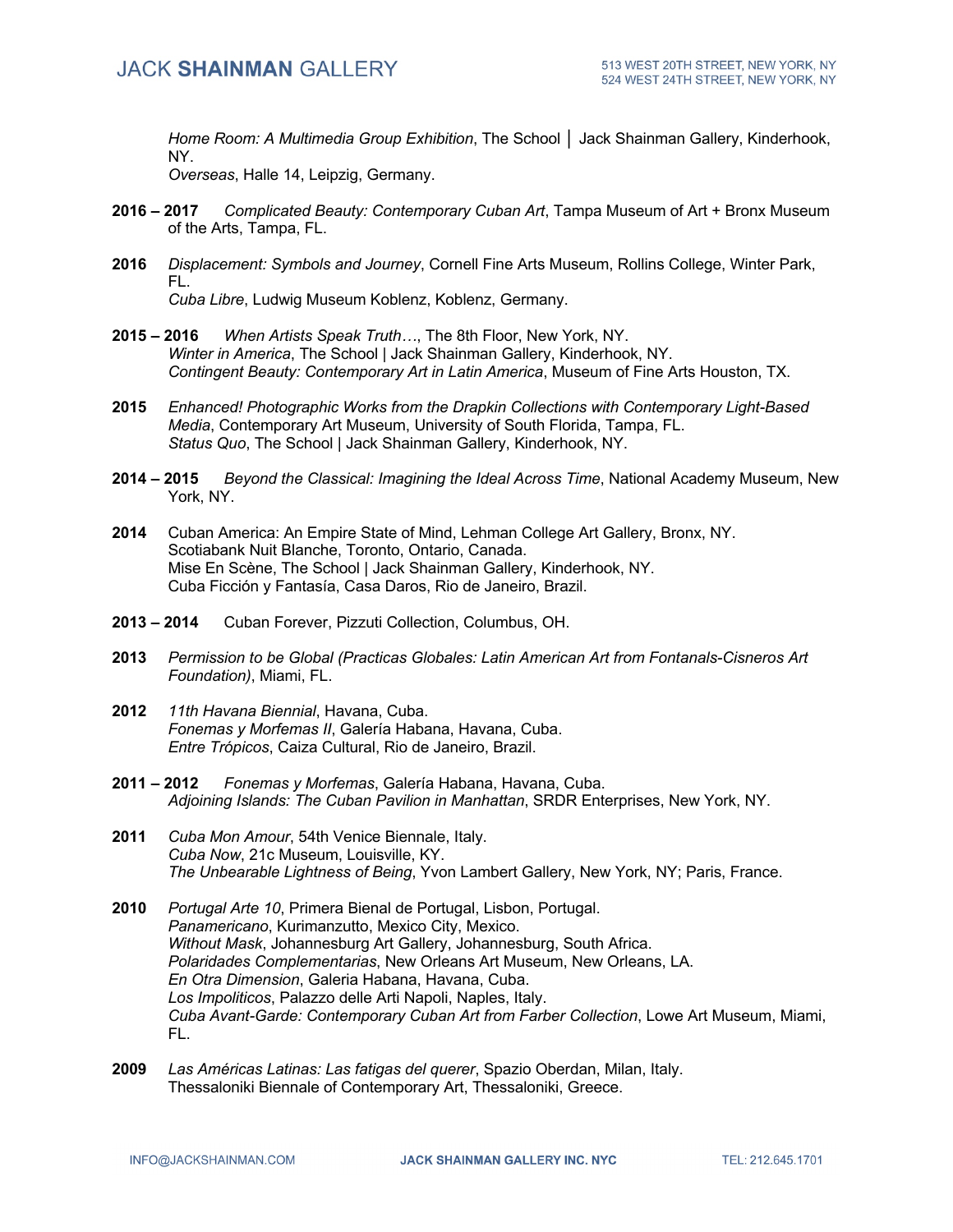*Confluencias II: Inside Art Cubano Contemporaneo*, The National Hispanic Cultural Center, Albuquerque, NM. *X Bienal de la Habana*, Havana, Cuba.

*HB*, Pabexpo Exhibition Complex, Havana, Cuba.

- **2008** *Erotica*, Museo Nacional de Bellas Artes, Havana, Cuba. *State of Exchange*, Institute of International Visual Art, London, United Kingdom. *Surrounded by Water*, Boston University Art Gallery, Boston, MA.
- **2007** *Cero*, Salon Blanco del Convento San Francisco de Asis, Havana, Cuba. *Inside/Outside*, George Adams Gallery, New York, NY. *Killing Time: An exhibition of Cuban artists from the 1980s to the Present*, Exit Art, New York, NY. *Waiting List: Time and Transition in Contemporary Cuban Art*, City Art Museum of Ljubljana, Slovenia.
- **2006** *Case Studies: Art in a Valise*, Katonah Museum of Art, Katonah, NY. *Contemporary Cuban Drawing*, Paul Sharpe Contemporary Art, New York, NY.
- **2005** *Body Language*, George Adams Gallery, New York, NY.
- **2004** *2004 Collector's Show*, Arkansas Arts Center, Little Rock, AR. *Bush-Whack*!, George Adams Gallery, New York, NY. *El Futuro Es Ahora/The Future Is Now*, The Durst Organization with Paul Sharpe Contemporary Art PSCA, New York, NY. *New Installations, Artists in Residence: Cuba*, Mattress Factory, Pittsburgh, PA. *Cuba from the Inside Looking Out*, Wayne State University, Detroit, MI. *Benchmark*, LongHouse Reserve, East Hampton, NY.
- **2003** *VIII Havana Biennial*, Fortress La Cabana, Havana, Cuba. *Common Sense*, Habana Gallery, Havana, Cuba. *Multiple City*, International Exhibition in Public Spaces, Panama City, Panama.
- **2002** *100 Years of Art in Pinar del Río*, Pinar del Río Art Museum, Cuba. *International Show*, Vermont Studio Center, Johnson, VT. ISA Graduated, Havana Galerie, Zurich, Switzerland. *La Huella Multiple*, Havana Galerie, Zurich, Switzerland.
- **2000** *VII Havana Biennial*, Morro Fortress, Havana, Cuba. *Zoom*, Convenio Andre Bello Gallery, Bogota, Colombia.
- **1999** *A Ras de Tierra*, Architects College, Havana, Cuba. *II Performance Festival: El Pabellan del Vacao*, DUPP Project, Cuba Pavillion, Havana, Cuba. *The Performatical Condition*, Wifredo Lam Center, Havana, Cuba. *La Epoca*, Public Intervention, Comercial Center la Epoca, Havana, Cuba. *Los Desvelos del Ca¬clope*, Espacio Abierto Art Space, Havana, Cuba. *VII Salon of Erotic Art*, Mariano Rodri¬guez Gallery, Havana, Cuba. *With an Abstract View*, Public Intervention, DUPP Project, La Rampa, Havana, Cuba.
- **1998** *Salon of Contemporary Art*, La Fototeca de Cuba, Havana, Cuba. *Sculpture Biennial*, Galeri¬a Teodoro Ramos Blanco, Havana, Cuba. *Performance Festival 'Ana Mendieta'*, UNEAC Gallery, Havana, Cuba. *Pizza, Pizza, Posimposibility*, Traveling Exhibit, Center for the Development of Visual Arts, Havana, Cuba & Fine Arts University, Paris, France.
- **1997** *Antes de la Lluvia*, Event of the VI Havana Biennial, ISA Gallery, Havana, Cuba.